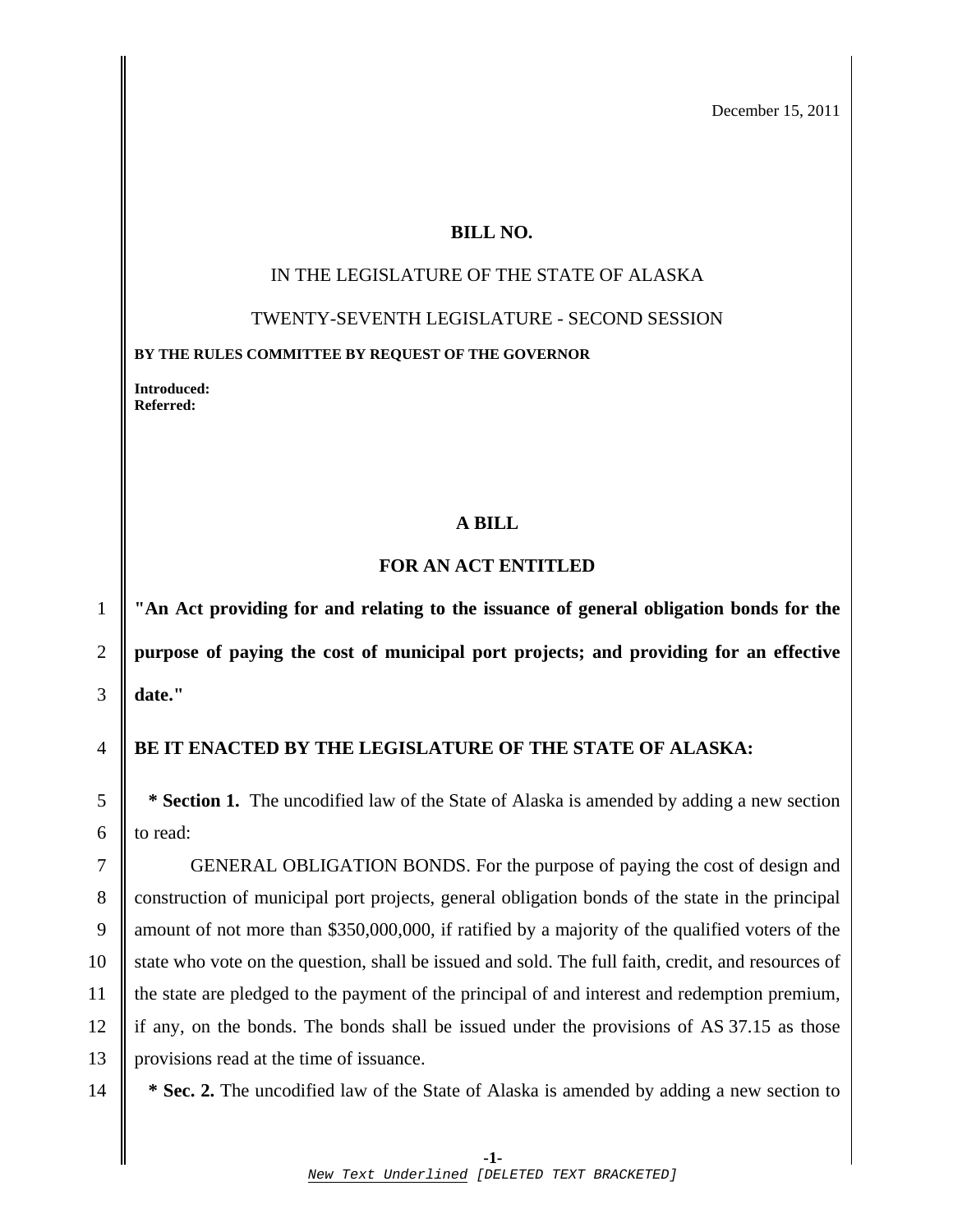1  $\parallel$  read:

2 2012 PORT PROJECT FUND. If the issuance of the bonds is ratified by a majority of 3 the qualified voters of the state who vote on the question, a special fund of the state to be 4 known as the "2012 port project fund" shall be established, to which shall be credited the 5 proceeds of the sale of the bonds described in sec. 1 of this Act except for the accrued interest  $6 \parallel$  and premiums.

7 **\* Sec. 3.** The uncodified law of the State of Alaska is amended by adding a new section to  $8 \parallel$  read:

9 DEPARTMENT OF COMMERCE, COMMUNITY, AND ECONOMIC 10 DEVELOPMENT. The amount of \$350,000,000 is appropriated from the 2012 port project 11 fund to the Department of Commerce, Community, and Economic Development to be 12 awarded as grants under AS 37.05.315 to recipients for projects as follows:

| 13 | <b>PROJECT</b>                                 | <b>AMOUNT</b> |
|----|------------------------------------------------|---------------|
| 14 | Municipality of Anchorage - Port of Anchorage  | \$200,000,000 |
| 15 | Matanuska-Susitna Borough - Port MacKenzie     | 110,000,000   |
| 16 | Rail Extension                                 |               |
| 17 | <b>City of Seward - Community Development</b>  | 10,000,000    |
| 18 | Quota Home Port                                |               |
| 19 | <b>Bristol Bay Borough - Port Improvements</b> | 10,000,000    |
| 20 | City of Emmonak - Port Improvements            | 10,000,000    |
| 21 | Ketchikan Gateway Borough - Ward Cove          | 10,000,000    |
| 22 | Dock Improvements                              |               |

23 **\*** Sec. 4. The uncodified law of the State of Alaska is amended by adding a new section to 24  $\parallel$  read:

25 STATE BOND COMMITTEE. If the issuance of the bonds is ratified by a majority of 26  $\parallel$  the qualified voters of the state who vote on the question, the amount of \$2,965,000 or as 27 much of that amount as is found necessary is appropriated from the general fund of the state 28 | to the state bond committee to carry out the provisions of this Act and to pay expenses 29 incident to the sale and issuance of the bonds authorized in this Act. The amounts expended 30 from the appropriation authorized by this section shall be reimbursed to the general fund from  $31$  the proceeds of the sale of the bonds authorized by this Act.